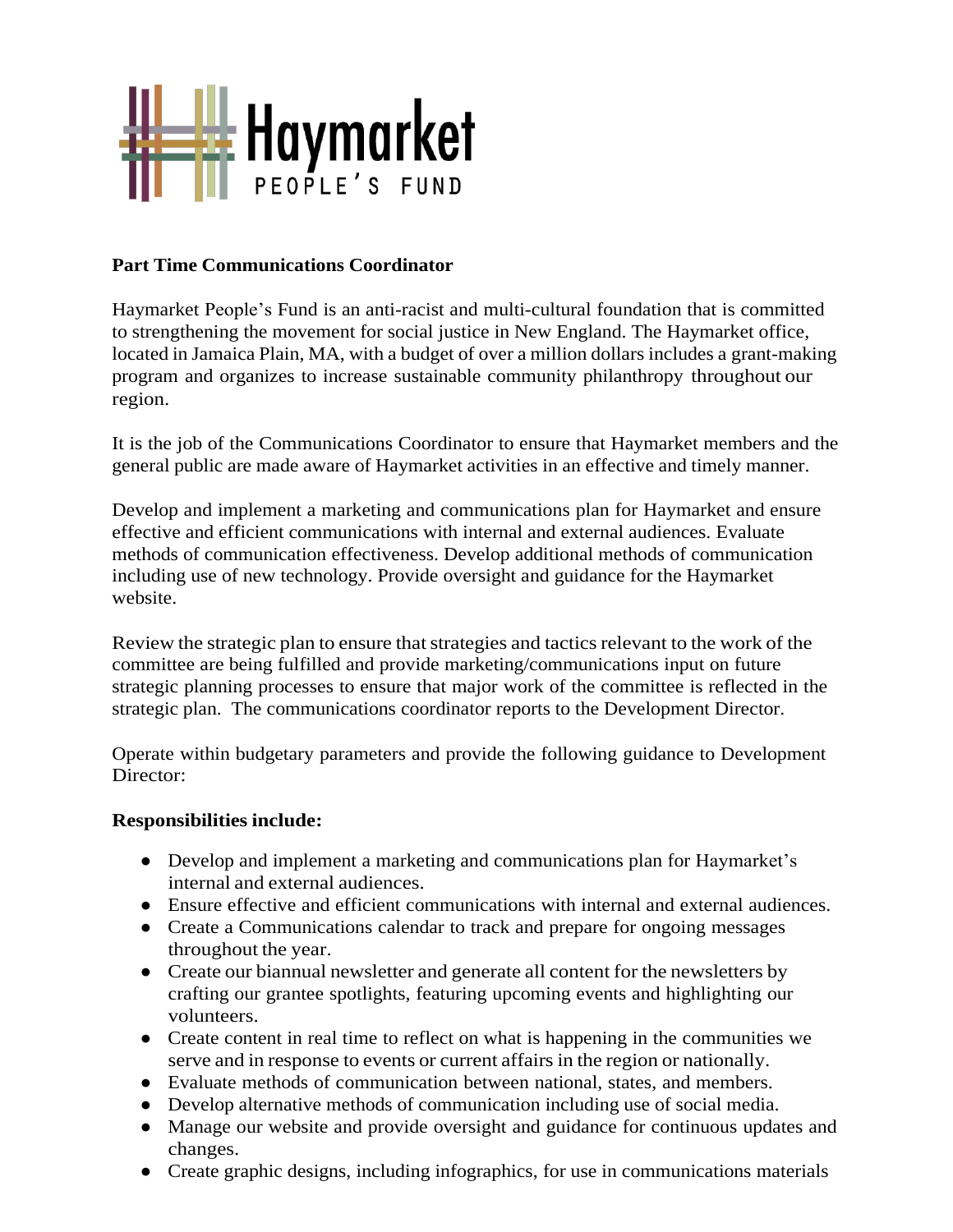- Track results from all communications efforts and create a strategy to become more effective and impactful in our communication efforts
- Ability to respond to current local and national actions in real time in consultation with staff and at times in collaboration with Haymarket's Board of Directors
- Managing our social media platforms
- Managing our email communications program by drafting all content for external communications via emails from our software providers such as Robly and Salsa. Creating Newsletter both Digital and Paper Form
- Staying connected with the activities of grantees
- Coordinating direct mail content for fundraising
- Participate in staff meetings
- Occasional travel and willingness to work some nights and weekends.

## **Qualifications:**

- Strong commitment to anti-racism work.
- An articulated progressive political vision and ability to embrace and support the mission of Haymarket People's Fund.
- Minimum of 4-5 years of communications experience
- Outstanding verbal and writing skills, ability to create and maintain excellent records and reports
- Excellent interpersonal skills; ability to build relationships across lines based on race, class, gender, sexual orientation, age and ability
- Knowledge of and experience using multiple social media platforms
- Proficiency using Adobe Creative Suite, Google Suite, Microsoft Office Suite, Salsa Engage CRM
- Experience updating and creating website content
- Strong graphic design skills
- Strong organizational and interpersonal skills
- Ability to work on a team, as well as to take initiative and work independently, meet deadlines and coordinate activities with other staff
- Quick learner
- Ability to handle multiple complex projects at once
- Highly organized with attention to detail
- Enthusiastic, flexible, self-motivated, dependable, responsible, patient and creative

## \* **Salary and Benefits:** Salary for this position is \$40,000 annually, with full benefits

To apply please submit a cover letter, resume, job application and a writing/graphic design sample to [info@haymarket.org](mailto:info@haymarket.org)

Accepting Applications until position is filled.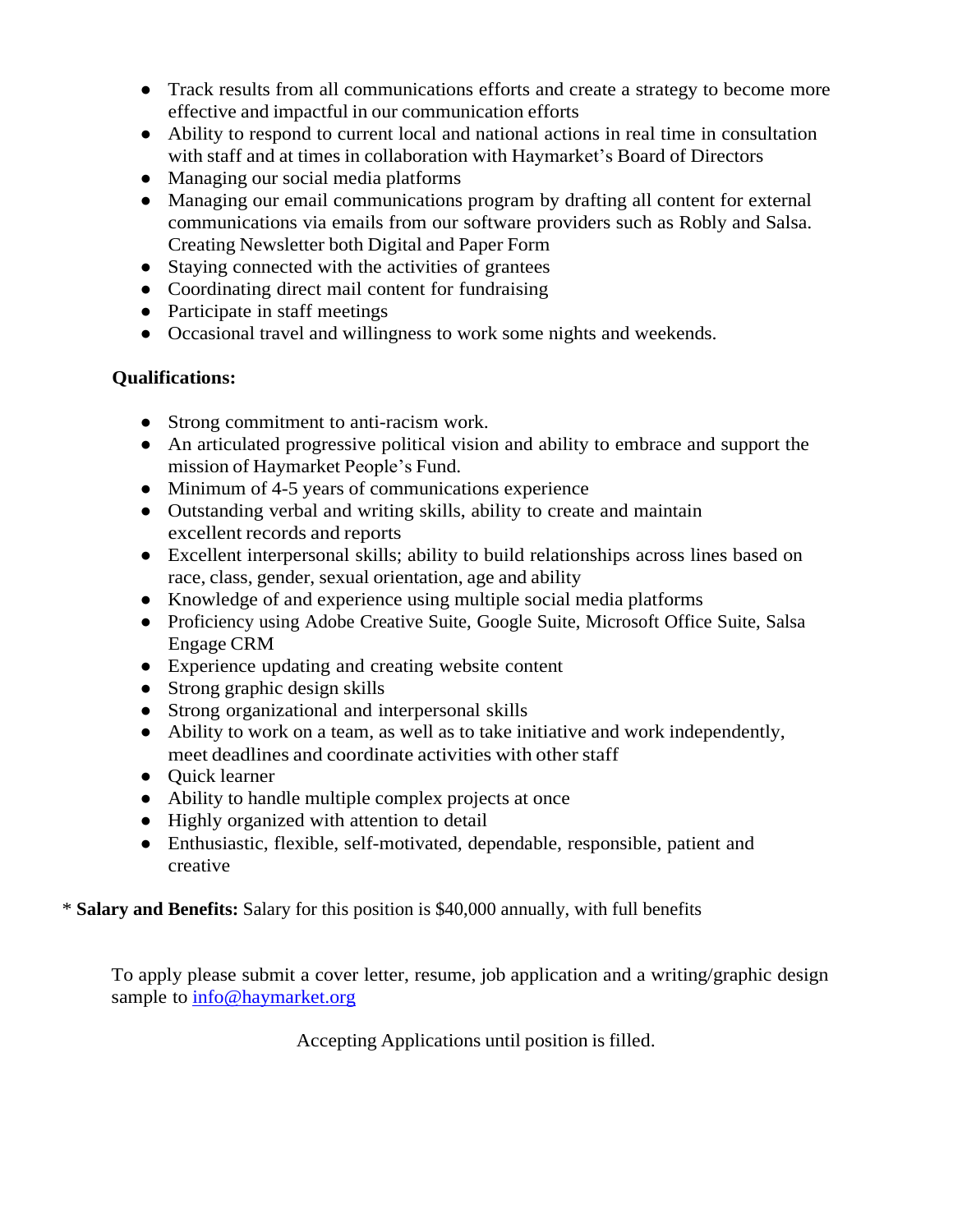

# **Job Application**

Haymarket People's Fund is an anti-racist and multicultural foundation committed to strengthening the movement for social justice in New England. Through grant making, fundraising and capacity building we support grassroots organizations that address the root causes of injustice. Haymarket also organizes to increase sustainable community philanthropy throughout the region.

Haymarket envisions a world free of racism and other oppressions:

- Where peace and cooperation flourish
- Where people are valued and respected for their gifts and able to bring their whole selves to humanity
- Where vibrant communities thrive, and different cultures are celebrated
- Where abundant resources and opportunities are equally shared and distributed while honoring the earth and all within it

|                                                                                  | Date: 2000 |
|----------------------------------------------------------------------------------|------------|
|                                                                                  |            |
|                                                                                  |            |
| Cell number: _______________________________Home number: _______________________ |            |
|                                                                                  |            |
|                                                                                  |            |

1. Why do you want to work at Haymarket?

2. Does your work involve organizing? If yes, please describe?

3. Haymarket is made up of various communities throughout New England, and accountability to community is a core principle of Haymarket. How would you maintain accountability with the Haymarket community?